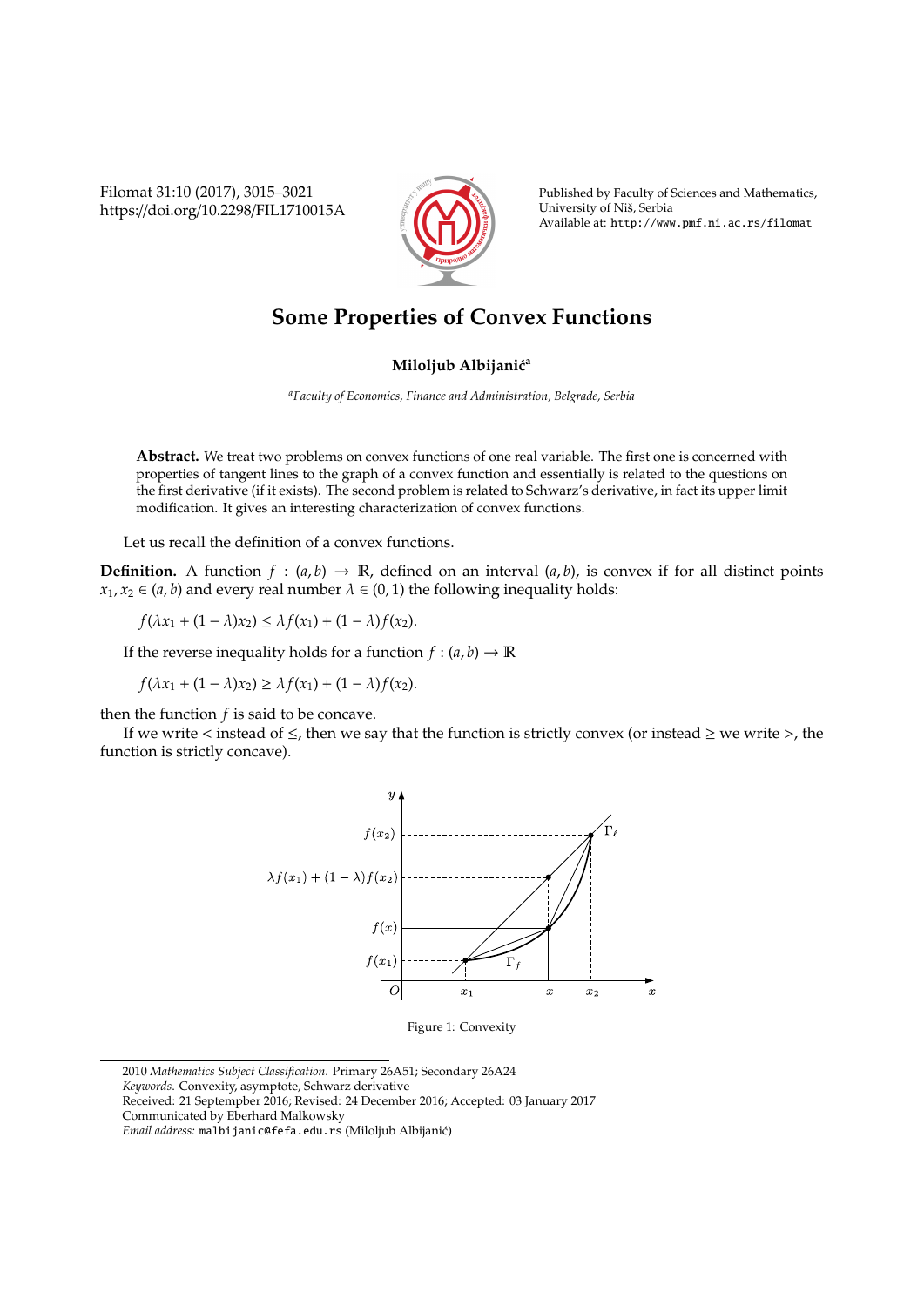An equivalent definition of convexity on an interval (*a*, *b*) is given by the following condition:

$$
\frac{f(x)-f(x_1)}{x-x_1} \le \frac{f(x_2)-f(x)}{x_2-x} \qquad \bigg(x_1 < x < x_2, \, x_1, x_2 \in (a,b)\bigg).
$$

**Convexity and tangent line.** A differentiable function  $f : (a, b) \rightarrow \mathbb{R}$  is (strictly) convex if and only if for each *point*  $P_0 = (x_0, f(x_0))$  *on the graph of f, the graph of f lies above the tangent* L to the graph at  $P_0$  *(the graph of f is strictly above the tangent L, except at the point P*0*). An analogous statement holds for (strictly) concave di*ff*erentiable functions.*

*Proof.* (*Necessity*). Let  $x_0 \in (a, b)$ . The equation of *L* is given by  $y = L(x) = f(x_0) + f'(x_0)(x - x_0)$ .



Figure 2: Convex function

Using Lagrange's theorem we obtain

$$
f(x) - L(x) = f(x) - f(x_0) - f'(x_0)(x - x_0) = (f'(\xi) - f'(x_0))(x - x_0), \text{ for some } \xi \in (x_0, x).
$$

Since *f* is convex, *f'* is increasing on  $(a, b)$  and the difference  $f'(\xi) - f'(x_0)$  has the same sign as  $x - x_0$ . Hence  $f(x) - L(x) \ge 0$ , for  $x \in (a, b)$ , as desired. If the function *f* is strictly convex, then  $f(x) - L(x) > 0$  for  $x \in (a, b)$  and  $x \neq x_0$ .

(*The sufficiency*.) By the assumption we have, for all  $x, x_0 \in (a, b)$ :

$$
f(x) - L(x) = f(x) - f(x_0) - f'(x_0)(x - x_0) \ge 0,
$$

then

$$
\frac{f(x) - f(x_0)}{x - x_0} \le f'(x_0) \quad \text{for} \quad x < x_0,
$$
\n
$$
\frac{f(x) - f(x_0)}{x - x_0} \ge f'(x_0) \quad \text{for} \quad x > x_0.
$$

Therefore, for all  $x_1, x_0, x_2 \in (a, b)$ , such that  $x_1 < x_0 < x_2$  we have

$$
\frac{f(x_0)-f(x_1)}{x_0-x_1} \leq \frac{f(x_2)-f(x_0)}{x_2-x_0},
$$

which is the second definition of convexity.  $\square$ 

The inspiration for this paper comes from the Bourbaki treatise [2].

Solutions to some of the problems from [2] are presented in [1]. We direct the reader to the classical monograph on inequalities [4] for a thorough exposition of classical inequalities. Convexity plays a crucial role in such considerations, there is extensive literature on these topics. It is present in classical texts on Analysis, like Hardy [3] and in modern ones, like Zorich [9]. An example of this line of research can be found in [6].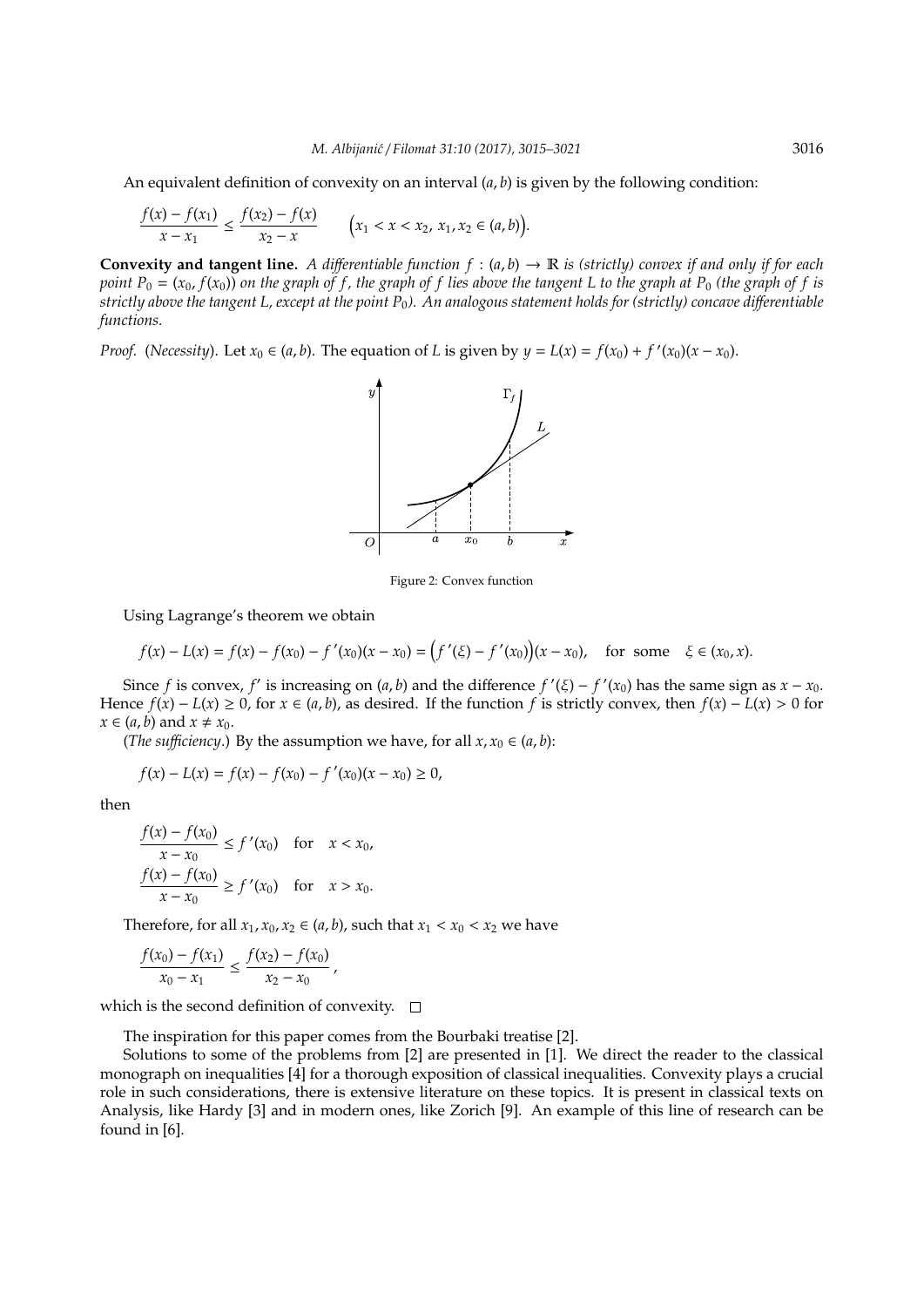Let us mention a more specialized monograph D. Mitrinovic [8] on inequalities. Serbian mathematicians ´ made their contributions to that field, for example M. Petrovic's inequality and Karamata's inequality, which will be stated below.

**M. Petrovic's inequality.** *If f* : [0, +∞) → **R** *is a convex function and*  $x_1, x_2, ..., x_n$  *is a sequence of positive numbers. Then*

$$
f(x_1) + \cdots + f(x_n) \le f(x_1 + \cdots + x_n) + (n-1)f(0).
$$

**Majorization.** Let  $a = (a_1, a_2, \ldots, a_n)$  and  $b = (b_1, b_2, \ldots, b_n)$  be two finite sequences of real numbers. We say that *the sequence a majorizes the sequence b and write*  $a > b$ *, if* 

 $a_1 \geq a_2 \geq \cdots \geq a_n$ ,  $b_1 \geq b_2 \geq \cdots \geq b_n$ ,  $a_1 + a_2 + \cdots + a_k \ge b_1 + b_2 + \cdots + b_k, \quad k = 1, 2, \ldots, n - 1,$  $a_1 + a_2 + \cdots + a_n = b_1 + b_2 + \cdots + b_n.$ 

**Karamata's inequality.** Let  $a = (a_1, a_2, \ldots, a_n)$  and  $b = (b_1, b_2, \ldots, b_n)$  be two sequences of real numbers in an *interval*  $(\alpha, \beta)$ *. If*  $\alpha > b$  *and if*  $f : (\alpha, \beta) \rightarrow \mathbb{R}$  *is convex, then* 

$$
f(a_1)+\cdots+f(a_n)\geq f(b_1)+\cdots+f(b_n).
$$

**Proposition A.** Let f be differentiable and convex on  $(a, b)$ ,  $a \ge 0$ .

- (1) *Then*  $f(x) xf'(x)$  *decreases* (strictly decreases if f is strictly convex) on  $(a, b)$ .
- (2) If f admits a finite right limit at a, then  $\lim_{x\to a+0}(x-a)$   $f'(x) = 0$ .
- (3) *Function*  $\frac{f(x)}{x}$  $\frac{f(x)}{x}$  *on* (*a*, *b*) *either increases or decreases or there exists <i>c* ∈ (*a*, *b*) *so that*  $\frac{f(x)}{x}$  $\frac{\partial}{\partial x}$  decreases on  $(a, c)$ *and increases on* (*c*, *b*).
- (4) Let us assume that  $b = +\infty$ . If

$$
\beta = \lim_{x \to +\infty} \left( f(x) - x f'(x) \right)
$$

*is finite, then the limit*  $\alpha = \lim_{x \to +\infty} \frac{f(x)}{x}$ *x also exists and is finite. The straight line y* = α*x* + β *is an asymptote of the function f and it lies below the graph of f*.

*Proof.* (1) If *f* has a second derivative then it is easy to prove that  $h(x) = f(x) - xf'(x)$  decreases, because  $h'(x) = f'(x) - f'(x) - xf''(x) = -x \cdot f''(x) \leq 0.$ 





Let us now present a proof assuming only existence of the first derivative. We choose  $x_1 < x_2$ .

$$
h(x_2) - h(x_1) = f(x_2) - x_2 f'(x_2) - f(x_1) + x_1 f'(x_1) =
$$
  
=  $f(x_2) - f(x_1) - (x_2 f'(x_2) - x_1 f'(x_1)) =$   
=  $f(x_2) - f(x_1) - x_2 f'(x_2) + x_1 f'(x_2) - x_1 f'(x_2) + x_1 f'(x_1)$   
=  $f(x_2) - f(x_1) - f'(x_2)(x_2 - x_1) - x_1(f'(x_2) - f'(x_1))$   
=  $f'(\xi)(x_2 - x_1) - f'(x_2)(x_2 - x_1) - x_1(f'(x_2) - f'(x_1))$  (Lagrange's theorem)  
=  $(x_2 - x_1)(f'(\xi) - f'(x_2)) - x_1(f'(x_2) - f'(x_1)),$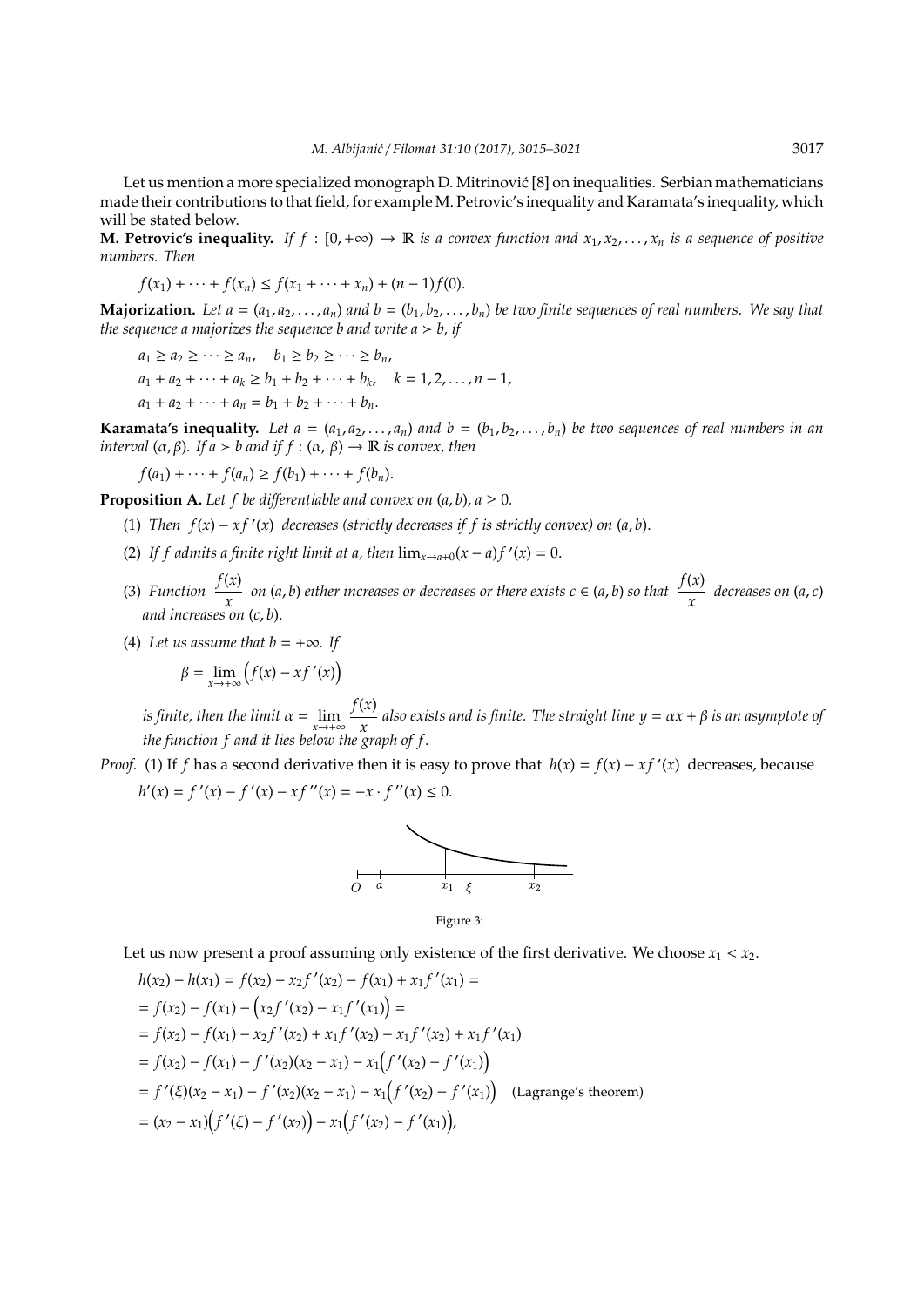where  $\xi$  is between  $x_1$  and  $x_2$ . Since  $f$  is convex, the first derivative  $f'$  is increasing and therefore we obtain

$$
f'(\xi) - f'(x_2) \le 0, \quad \xi < x_2, \\
f'(x_2) - f'(x_1) \le 0, \quad x_1 < x_2
$$

and the result follows immediately.

(2) Let us extend the function *f* at point *a* by setting  $f(a) = f(a + 0) = c$ . Let us assume that, for some  $x_0 > a$  we have  $f(x_0) = f(a)$ . Then, by convexity,  $f(x) \le f(a)$  for all  $a < x < x_0$ . In fact, there are only two possibilities: either  $f(x) = c$  for all  $a < x < x_0$  or  $f(x) < c$  for all  $a < x < x_0$ . Since the first possibility is trivial we can assume that  $f(x) \neq c$  for *x* near *a*. Then, by the Lagrange's theorem, there is  $\xi = \xi(x) \in (a, x)$  such that

$$
(x-a)f'(x) = \frac{f'(x)}{\frac{f(x)-f(a)}{x-a}} \cdot (f(x)-f(a)) = \frac{f'(x)}{f'(\xi)} \cdot (f(x)-f(a)).
$$

Case a. If for some sufficiently small  $x - a$ ,  $f'(x) < 0$ , then  $f'(\xi) < f'(x) < 0$  so

$$
\left|\frac{f'(x)}{f'(\xi)}\right| \leq 1,
$$

while  $f(x) - f(a) \rightarrow c - c = 0$  when  $x \rightarrow a + 0$ . We conclude  $(x - a)f'(x) \rightarrow 0$ .

Case b.  $f'(x) \ge 0$ , for every  $x \in (a, b)$ . Then *f* is increasing on  $(a, b)$ . Let us fix  $d \in (a, b)$ . For  $x < d$  we have  $0 \le f'(x) \le f'(d)$ . Because *x* tends to *a* we can assume that  $x < d$ . We can conclude at once

$$
|(x-a)f'(x)| \le |x-a|f'(x) \to 0,
$$

which suffices.

(3) Let 
$$
h(x) = \frac{f(x)}{x}
$$
. Then,  
\n
$$
h'(x) = \frac{xf'(x) - f(x)}{x^2} = -\frac{f(x) - xf'(x)}{x^2} = -\frac{g(x)}{x^2}.
$$

We already proved, in (1), that  $q(x)$  is decreasing function on  $(a, b)$ . Let us consider three cases for  $q(x)$ :





In the first case  $g(x) < 0$  for all  $x \in (a, b)$ , so  $h'(x) > 0$ , which means that  $h(x)$  is increasing.

The second case is that  $q$  takes both positive and negative values on  $(a, b)$ . This easily implies that  $h$  at first decreases and then increases; similarly we deal with the case when  $q$  is strictly positive on  $(a, b)$ .

(4)  $f'(x)$  is monotonically increasing because of the convexity of  $f$  (for  $x > a$ ). Let us fix  $c > a$  and let, for  $x > a$ ,  $\varphi(x)$  be the unique real number such that the points  $M(c, f(c))$ ,  $L(x, f(x))$  and  $N(0, \varphi(x))$  are collinear. We distinguish two cases: (a)  $f'(x)$  is not bounded from above on  $(a, +\infty)$ ; (b)  $f'(x)$  is bounded from above on  $(a, +\infty)$ .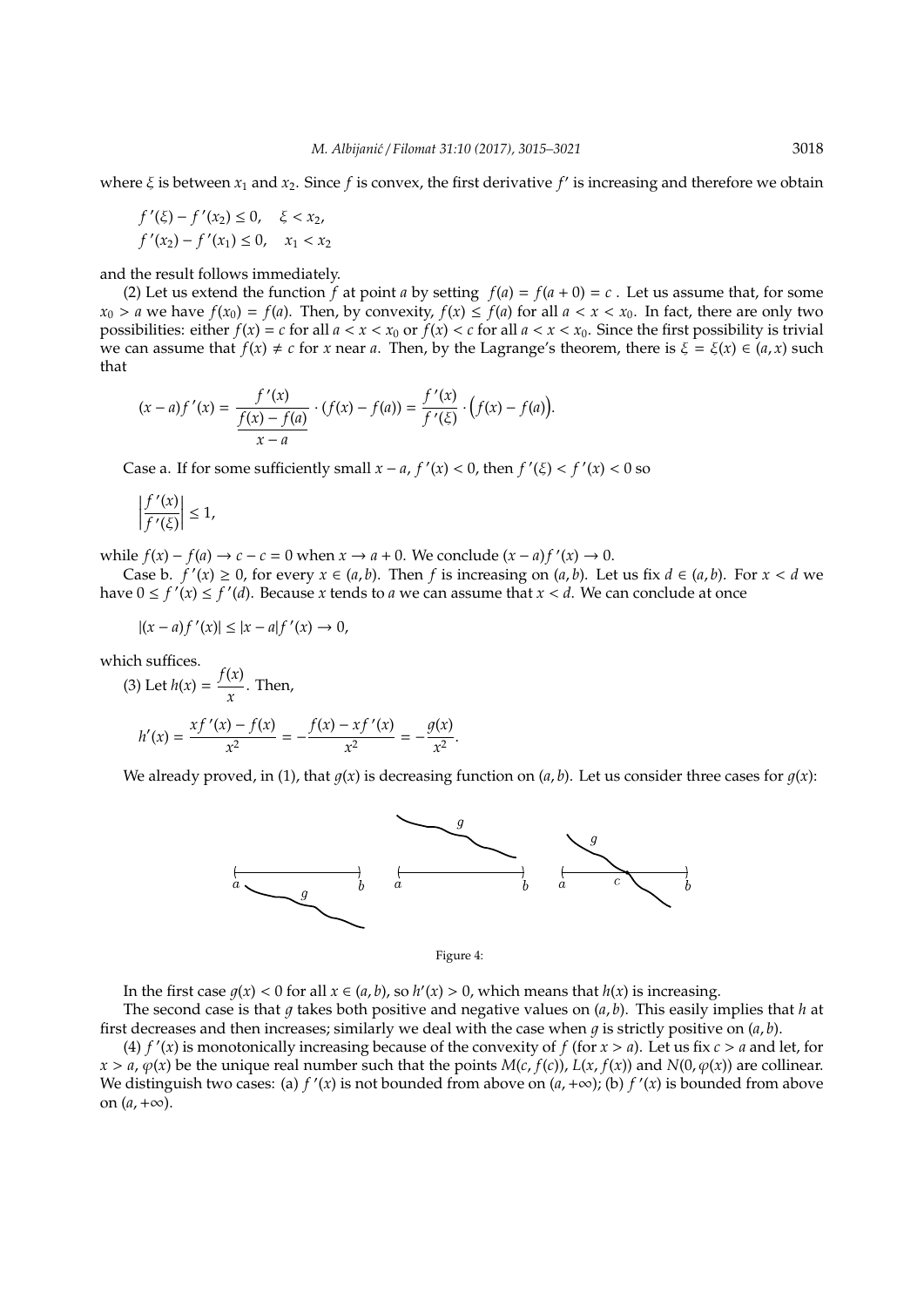

The first case (a).

When  $x \to +\infty$ , then  $\varphi(x) \to -\infty$  (see Figure 5).

Indeed, assuming the contrary, we would have  $\varphi(x) \geq s$  for all sufficiently large *x*. That gives: the graph of *f* lies below the line *q* determined by points *M* and *S*(0,*s*), for large *x*. Let  $y = \gamma x + \delta$  be the equation of the line *q*. Then, for large *x*:

 $f(x) \leq \gamma x + \delta$  and therefore

$$
\limsup_{x \to +\infty} \frac{f(x)}{x} \le \gamma.
$$

Next, there is an  $x_0$  such that  $f'(x) \ge \gamma + 1$  for all  $x \ge x_0$ . Using Lagrange's theorem we have

$$
f(x) - f(x_0) = (x - x_0)f'(\xi) \ge (y + 1)(x - x_0) \qquad x \ge x_0,
$$

but the last inequality easily implies lim sup *x*→+∞ *f*(*x*)  $\frac{\partial u}{\partial x}$   $\geq$   $\gamma$  + 1 which gives a contradiction and we proved  $\lim_{x \to +\infty} \varphi(x) = -\infty.$ 

(b) The equation of the tangent line at point  $L(x, f(x))$  is

$$
y = f(x) + f'(x)(t - x), \quad t > a,
$$

where *t* is the independent variable. Let us denote the value of this function at  $t = 0$  by  $\psi = \psi(x)$ , i.e.

$$
\psi(x) = f(x) - xf'(x),
$$

see Figure 6. Let us note that, under our assumptions,  $f'(x)$  is bounded from above. Hence, since  $f'$  is increasing and bounded from above, it has a finite limit  $\alpha$  as  $x \rightarrow +\infty$ .

Next, by assumption,  $f(x) = xf'(x) + \beta + o(1)$  which gives, passing to the limit:

$$
\lim_{x \to +\infty} \frac{f(x)}{x} = \lim_{x \to +\infty} f'(x) + \frac{\beta + o(1)}{x} = \alpha.
$$

Note that we proved:

$$
\lim_{x \to +\infty} \frac{f(x)}{x} = \lim_{x \to +\infty} f'(x).
$$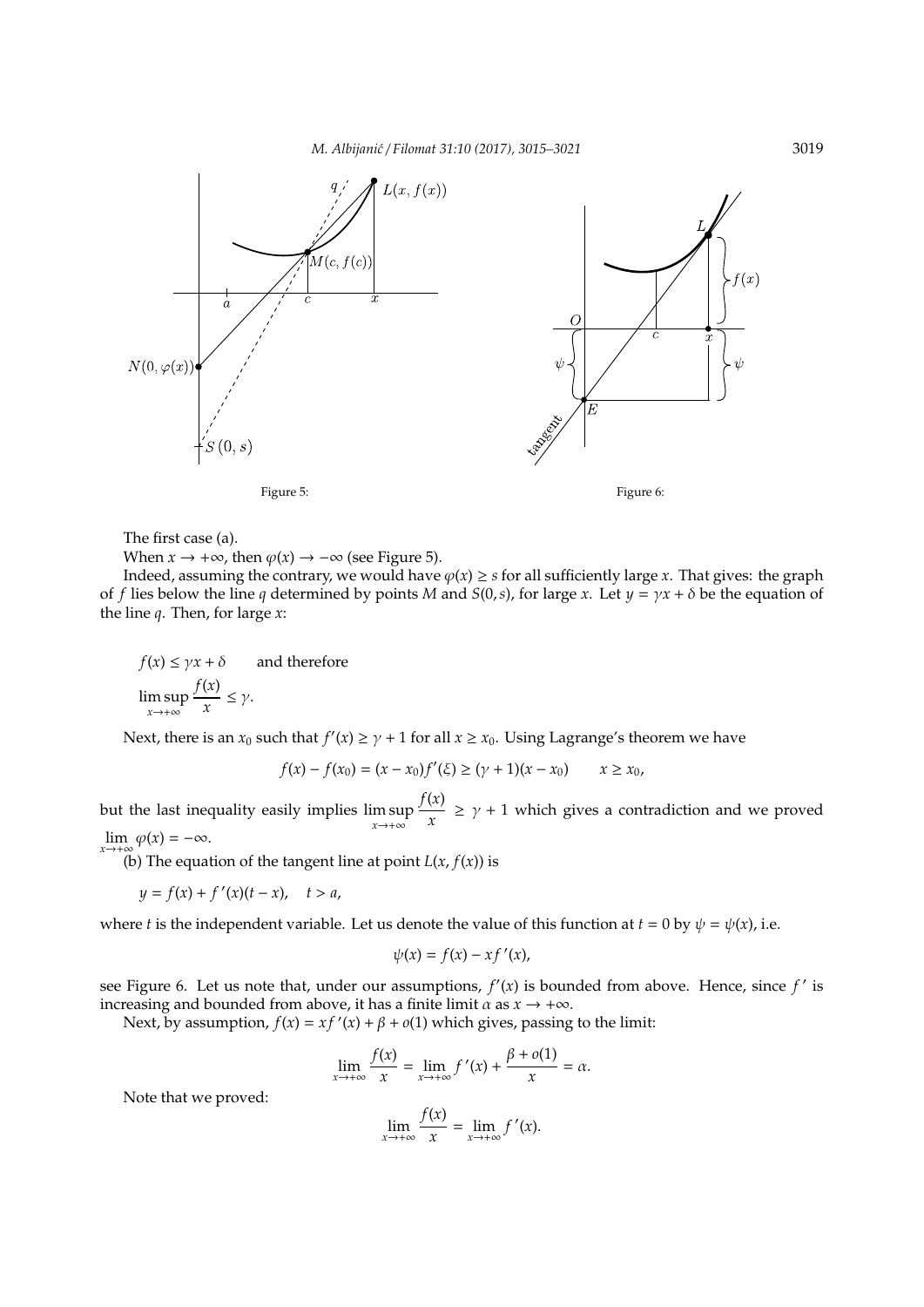The straight line  $y = \alpha x + \beta$  is an asymptote of the function *f*. The asymptote is under the graph of *f* because  $f$  is convex.  $\Box$ 

**Proposition B.** Let  $f: I \to \mathbb{R}$  be upper semi-continuous on an open interval  $I \subset \mathbb{R}$ . Then: f is convex on I if

$$
\limsup_{h \to 0} \frac{f(x+h) + f(x-h) - 2f(x)}{h^2} \ge 0,
$$
\n(1)

for every  $x \in I$ .

*Proof.* The following should be proved: if *f* is not convex, then the condition (1) fails.

Let us assume that *f* is not convex on *I*. That means that there are  $a < c < b$  in *I* such that  $f(c) > g(c)$ where  $g(x)$  is represents a straight line which contains  $(a, f(a))$  and  $(b, f(b))$ . Let  $\Phi(x) = f(x) + \varepsilon x^2$ . For sufficiently small  $\varepsilon > 0$  we also have  $\Phi(c) > G(c)$  where  $G(x)$  represents a straight line which contains points  $(a, \Phi(a))$  and  $(b, \Phi(b))$  that is, the function  $\Phi$  is not convex on [a, b].



Let

 $\Psi(x) = \Phi(x) - G(x), \quad x \in [a, b].$ 

The function Ψ attains its maximum on [*a*, *b*] at some point ξ ∈ (*a*, *b*) because Φ is upper semi-continuous on the compact interval [ $a$ , $b$ ]. Therefore, there is  $\delta > 0$  such that

$$
\frac{\Psi(\xi - h) + \Phi(\xi + h)}{2} \le \Psi(\xi), \qquad \text{for all} \quad |h| < \delta.
$$

That means,

 $\Psi(\xi - h) + \Psi(\xi + h) \leq 2\Psi(\xi)$ ,

so

$$
\big(\Phi(\xi-h)-G(\xi-h)\big)+\big(\Phi(\xi+h)-G(\xi+h)\big)\leq 2\big(\Phi(\xi)-G(\xi)\big),
$$

and since  $G(x)$  is linear we obtain

$$
G(\xi - h) + G(\xi + h) = 2G(\xi).
$$